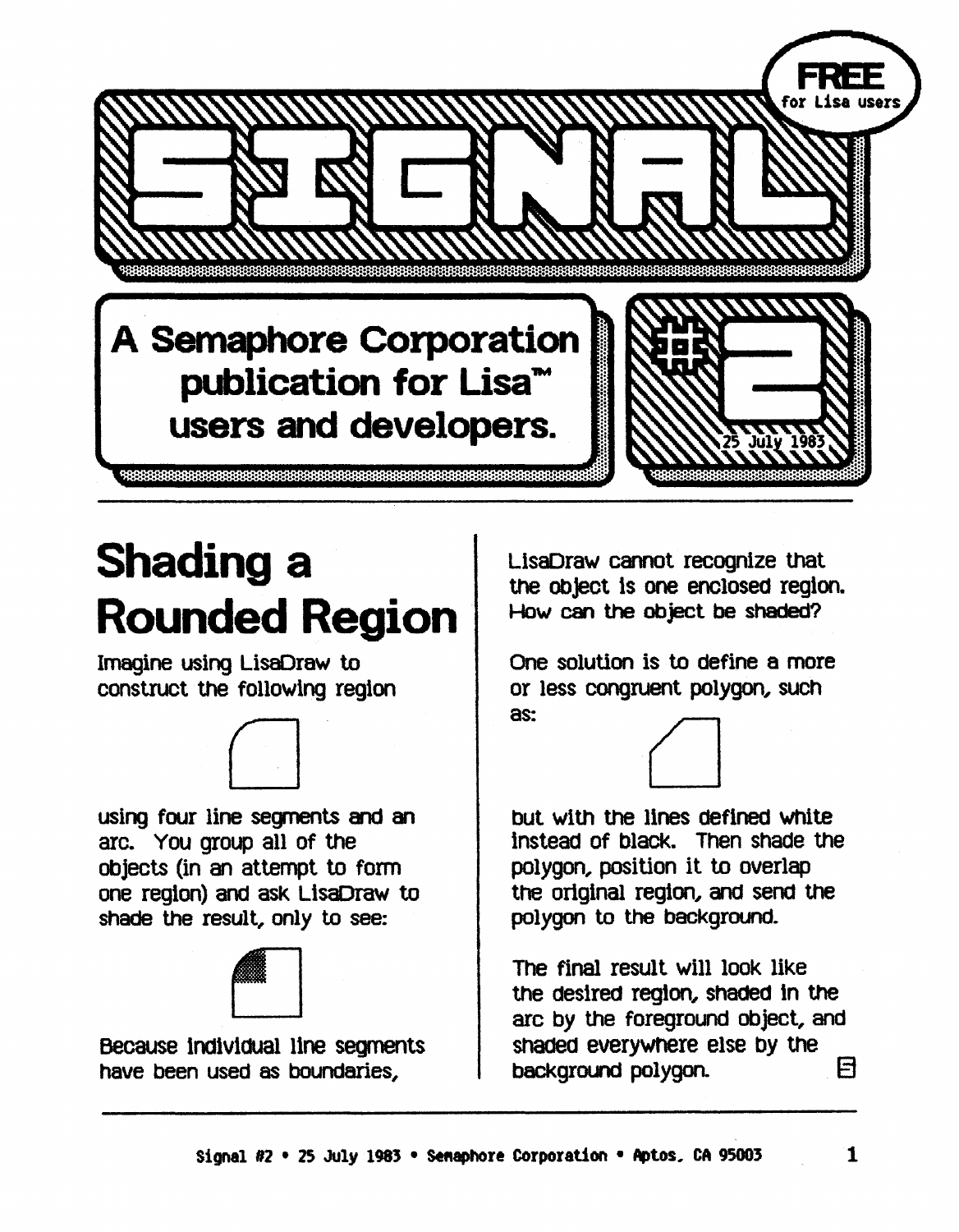

#### Quote of the Month

"We ripped apart Apple's Lisa and found it limited by limited software." That claim appeared as a caption under a small pIcture of a dIsembOweled LIsa in the two-page ad by Fortune systems In tne JUly Issue of *Conputer* Dealer. E)

#### Lisa Day: August 11th

Apple Is sponsoring a week long Independent Developers' conference during the week from August 8th to 12th, with ThUrsday, August 11th deVoted to the Lisa product (although all attendees are required to register for the entire conference week)

The conference will be held at the OUnfey Hotel In San Mateo just south of San Francisco, and Is Intended to provIde "marketIng and technical direction and strategies" for all Apple product famIlies, using discussions, . presentations, and hands-on workshops. Contact Hazel Holby at 408-554-5090 for more information. See you there!  $\Box$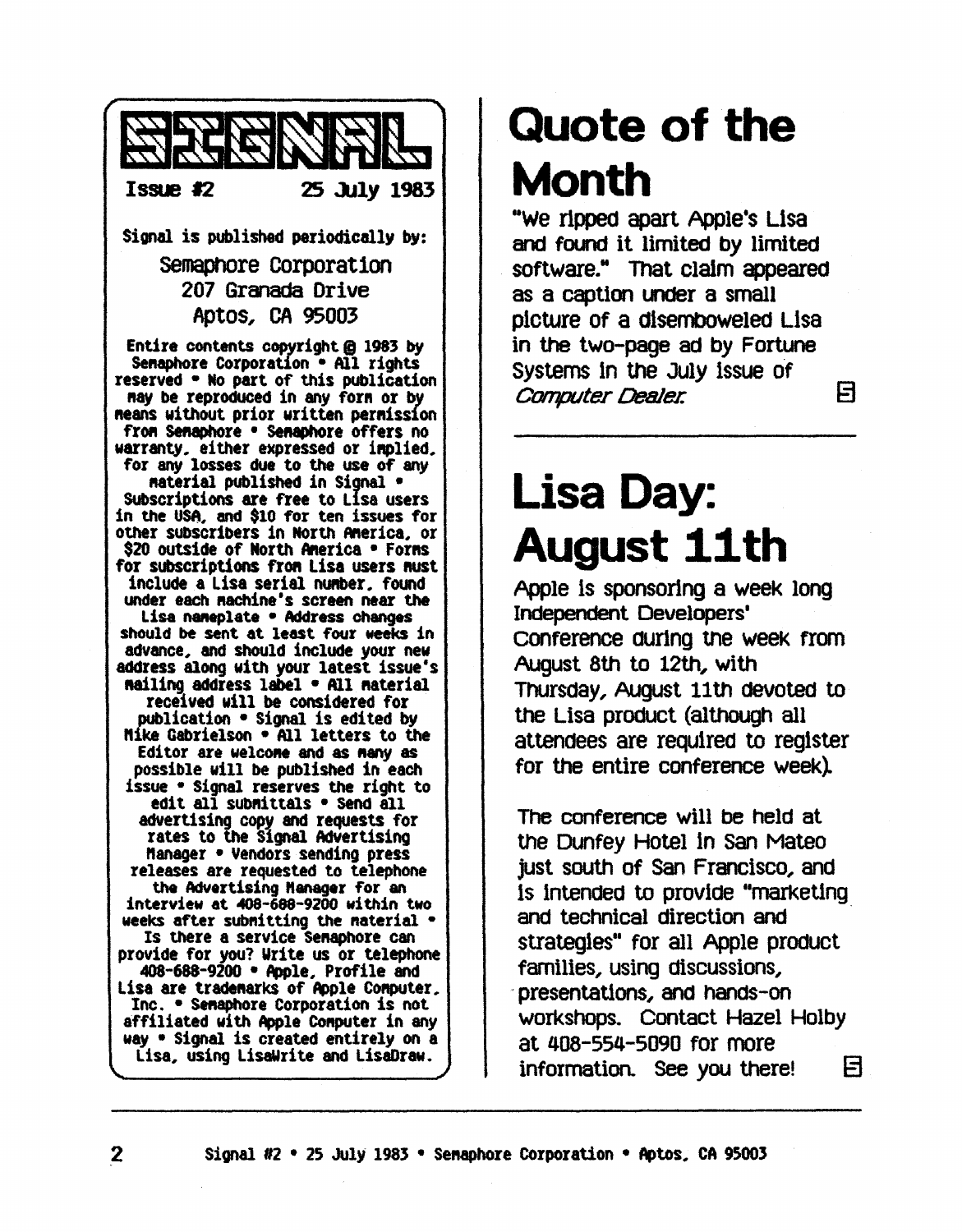### **Where to Plug that Printer**

The Lisa installation instructions don't make a fuss about WhiCh port on the parallel interface card should be used for the dot matrix printer, but note that you can't use the option-ShIft-4 keys to print the screen unless the printer Is on the upper connector of a parallel card In slot 2. (See pages D48 or D75 in the Owner's Guide.)  $\qquad \qquad \Box$ 

## **Are Passwords Possible?**

Lisa users that require some level of confidentiality whlle using their machine quickly discover how easy It Is for anyone to walk up to an Idle Lisa and to begin perusing all documents.

The Obvious solution to this problem would be to allow users to assign passwords to documents

|                                                    |                                                                                                     | I I am a Lisa end user.<br>$\Box$ I an a Lisa software developer.<br>I am a Lisa hardware developer.                                                |
|----------------------------------------------------|-----------------------------------------------------------------------------------------------------|-----------------------------------------------------------------------------------------------------------------------------------------------------|
| <b>Telephone All and Separate Service Research</b> | Country $\begin{array}{c} \begin{array}{c} \text{C} \\ \text{C} \end{array} \end{array}$            | l <b>II an a</b> Lisa dealer.<br>I I an a Lisa OEM.<br>The serial number on my Lisa is:                                                             |
|                                                    |                                                                                                     | I I an a Lisa user and my nailing address is in the USA. Please send me Signal                                                                      |
|                                                    | me the next ten issues of Signal. Enclosed is:<br>$\Box$ \$10 US (for subscribers in North America) | $\Box$ I an not a Lisa user $or$ my mailing address is not in the USA, but please send<br>$\Box$ \$20 US (for subscribers outside of North America) |